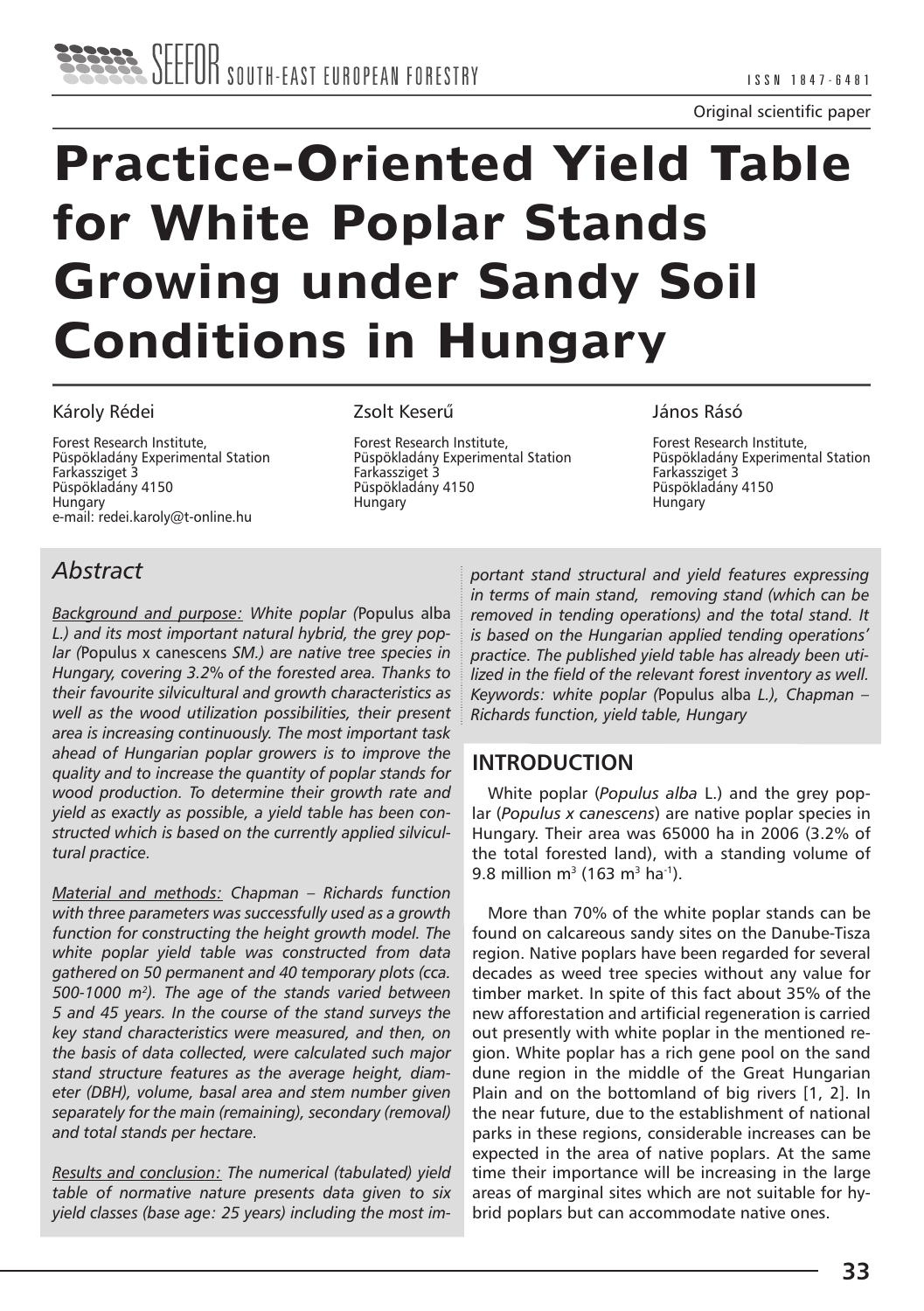In the Danube-Tisza region some very important ecological factors have become unfavourable for poplar growing in the last two decades. There is no sufficient precipitation during the growing season (appr. 200-300 mm), and the rivers' control and canalisation have caused a drastic lowering of the ground-water table in many places. In such spots the water supply for poplars depends on the moisture content of soils, accumulating waters on the surface and on the water-storing capacity of soils [3, 4].

It should also be emphasized that white poplar is a fast-growing species which in the seedling age rises quickly form the weed competition. In the first years of the forestations established by seedling it must perform the in-line and inter-row weeding, as well as the cutting back of injured plants. During of its tending operations it is important to take into consideration, that its populations consist of trees of varied genetic value (genotypic). From the point of view of its lightdemand the fact deserves attention, that while it endeavours extremely strongly to the light, on the other hand it tolerates excellently the shade too.

The considerable white poplar afforestation of the last decades is indicated by the fact, that the 75% (according to the area), respectively the 60% (according to the growing stock) of white poplar stands can be found on calcareous sandy sites in the Danube-Tisza region [5]. The average growing stock is 161 m<sup>3</sup>/ha; the average final cutting age is 32 years.

The white poplar yield table compiled *to the area of the sandy sites* as regards its nature is the first in the history of the national white poplar research. The course of the compilation, which can be programmed, makes possible enlarging the information content of the yield table and also changing its form and content.

### **MATERIAL AND METHODS**

The white poplar yield table was constructed from data gathered on 50 permanent and 40 temporary plots (cca. 500-1000 m<sup>2</sup>) located in stands in the sandy ridges between the rivers Danube and Tisza (Figure 1). The age of the pure stands owned by state varies between 5 and 45 years and they have been managed on base of growth and silvicultural model for white poplar stands [3].

In the course of the stand surveys the key stand characteristics were measured, and then, on the basis of data collected, were calculated such major stand structure features as the average height, diameter (DBH), volume, basal area and stem number given separately for the main (remaining), secondary (removal) and total stands per hectare. Stem volume was estimated by the following volume function [6]:

#### $v = 10^{4}$  d'h'(h/[h - 1.3])<sup>'</sup> [-0.4236 d h + 12.43 d + 4.6 h + 3298]

where *v* is stem volume (m<sup>3</sup>), *d* is diameter at breast height (cm), and *h* is tree height (m).The regression analysis have been computed by the ANOVA statistical programme.

In the USA, South Africa and many other countries, the site index, site class or yield class of a stand is usually defined as the mean height of the dominants and codominants [7-10], at a reference age, which is closely

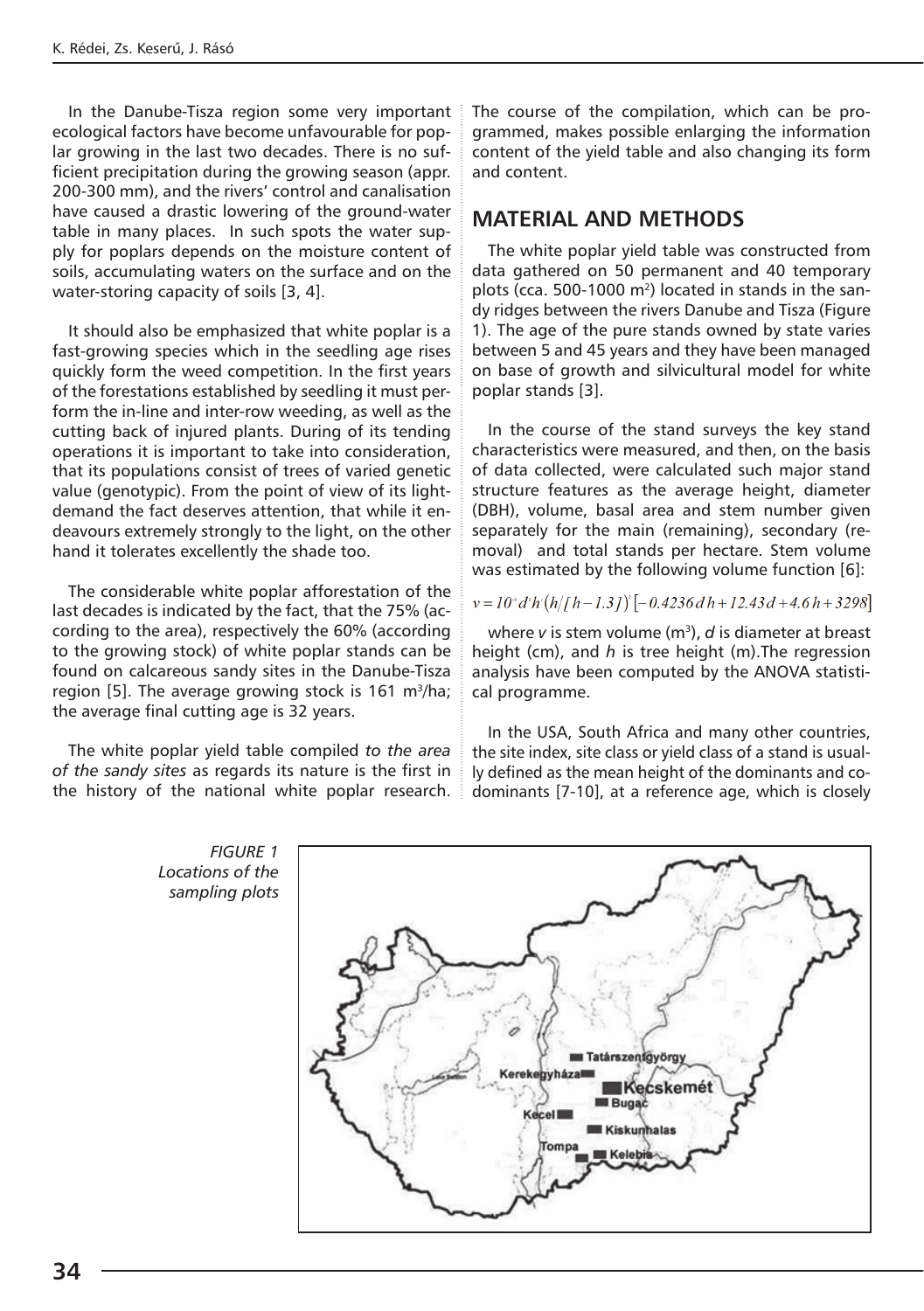linked with the rotation age. In Germany, the site index, which replaced the earlier site class concept, is defined as the regression height of the quadratic mean diameter of the 100 thickest trees per hectare at a reference age which is usually 100 years [11]. A much lower reference age is used for fast-growing stands and plantations, for example, 25 years for black locust (*Robinia pseudoacacia L.*) [12], and also 25 years were chosen for white poplar to construct the new yield table.

In Hungary the Chapman – Richards function [13] is the most frequently used function in the yield - (site -) dependent height growth model. It has three parameters a, b and c, which control the asymptote, slope, and the location of the function's inflection point. On base of this function a guide curve was fitted to the distribution of the average heights of main stands, plotted over age. This curve was used to generate a family of yield class curves on base of the reference age. The expected height values of the main stands at the reference age according to the yield classes are: 24.2 m, 21.6 m, 19.0 m, 16.4 m, 13.8 m and 11.2 m. According to the fitted guide curve and to the reference age (100%) a percentage value could be calculated at any ages and for any yield classes. The authors' yield table was constructed using the following formulas and coefficients (detailed dataset can be available at the authors):

- 1. Age of stand (A)
- 2.  $H_m$  = average height of main (remaining) stand (height of dominant and co-dominant trees) in m:

$$
H = 1.21592 \times (1 - e^{-0.000164})^2
$$

3.  $D_m$  = average DBH of main (remaining) stand in cm:

 $D_{s} = 1.58356 + 0.73502 \times H_{s} + 0.01571 \times H_{s}^{3}$ 

with  $R^2 = 0.886$ 

4.  $V_m$ = volume of main (remaining) stand in  $m^3$  ha<sup>-1</sup>:

$$
V_{\rm s} = BA_{\rm s} \times H \times F
$$

where  $H \times F$  = form-height quotient  $H \times F = 1.96791 + 0.40778 \times H$ with  $R^2=0.923$ 

5. BA<sub>m</sub>= basal area of main (remaining) stand in  $m^2h^1$ :

$$
BA_{\ast} = \frac{D_{\ast}^{\prime} \times \Pi}{4 \times 10000} \times N_{\ast}
$$

6. N<sub>m</sub> = stem number of main (remaining) stand in 
$$
ha^{-1}
$$
:

$$
N_{\rm m} = e^{i\pi a_{\rm P4484, BH784}}
$$
\nwith R<sup>2</sup>=0.826

- 7.  $H_r$  = average height of removal stand in m:  $H = 0.7 \times H$
- 8.  $D_r$  = average DBH of removal stand in cm:  $D = 0.7 \times D$
- 9. V<sub>,</sub>= volume of removal stand in *m<sup>3</sup> ha<sup>-1</sup>*:  $V = BA \times H \times F$
- 10. BA<sub>r</sub> = basal area of removal stand in  $m^2h^{-1}$ :

$$
BA_{.} = \frac{D_{.}^{'} \times \Pi}{4 \times 10000} \times N_{.}
$$

11.  $N_r$  = stem number of removal stand computing from reduction of stem number of main crop in five year intervals in *ha-1*

12. H<sub>t</sub>= average height of total stand in m:  

$$
H = 1.14174 + 1.02809 \times H
$$

with 
$$
R^2 = 0.917
$$

13.  $D_t$  = average DBH of total stand in cm:

$$
BA_{\ast} = \frac{D_{\ast}^{\prime} \times \Pi}{4 \times 10000} \times N_{\ast}
$$

14.  $BA_t =$  basal area of total stand in  $m^2$  x ha<sup>-1</sup>:

$$
BA = BA + BA
$$

- 15.  $V_t =$  volume of total stand in m<sup>3</sup> x ha<sup>-1</sup>:  $V = V + V$
- 16.  $N_t$  = stem number of total stand in ha<sup>-1</sup> :  $N_i = N_i + N_i$
- 17. Cumulative volume of intermediate cuttings total volume of removing stands in *m3*  $= \Sigma$ *ha-1.*
- 18. Cumulative total volume  $(\Sigma V)$  volume of total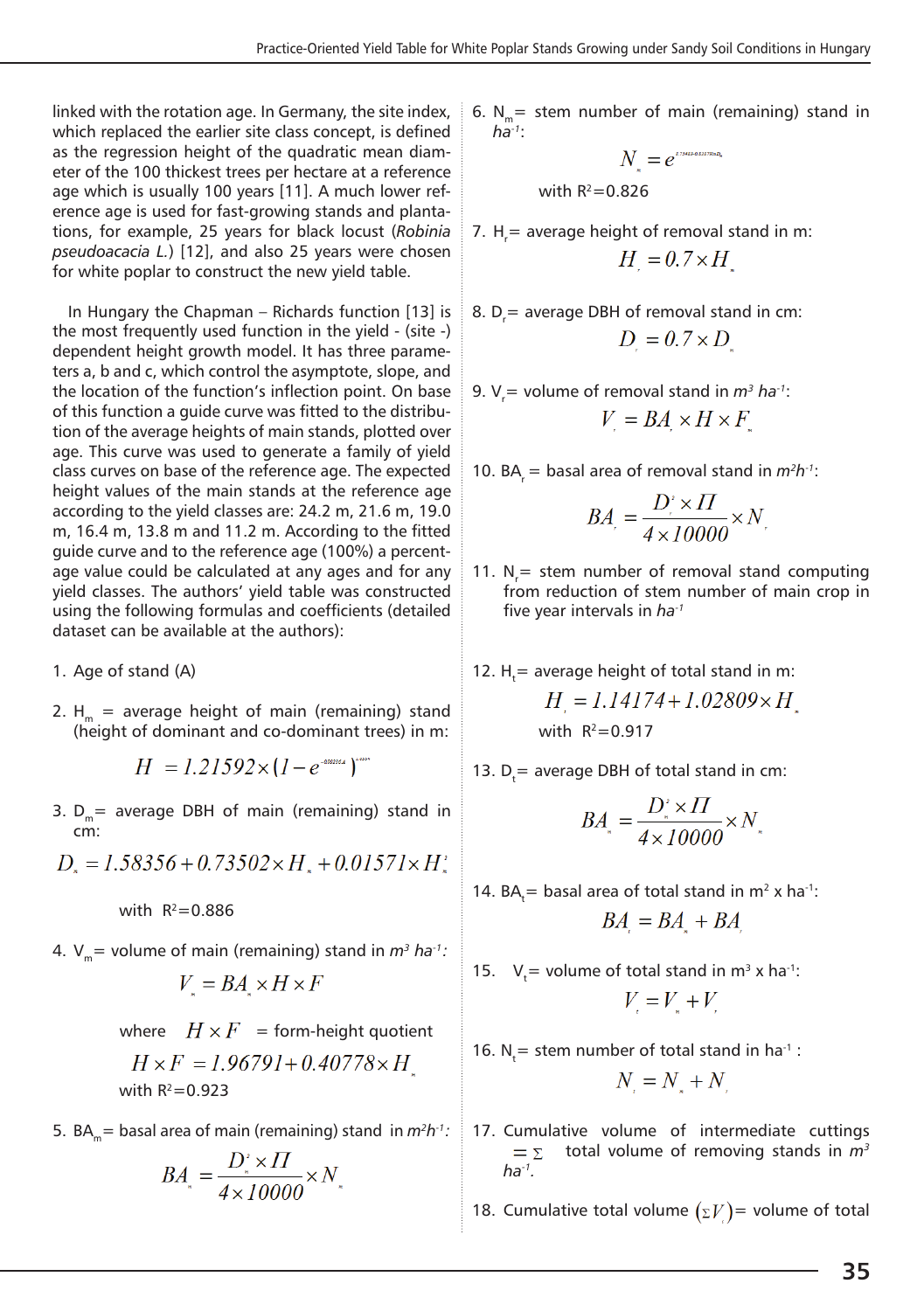stand in age  $A +$  volume of removing stand in age  $A - 5$  in  $m^3$  ha<sup>-1</sup>.

- 19. Mean annual increment of cumulative total volume  $=(\Sigma V) \times A^4$  in  $m^3$ ha<sup>-1</sup>yr<sup>-1</sup>. Due to the yield table construction followed by the authors, the culmination of the mean annual volume increment in each yield class can be found at the reference age.
- 20. Current increment of cumulative total volume = one year increment of  $(\Sigma V)$  in five year intervals in *m3ha-1yr-1*.

#### **RESULTS**

The numerical (tabulated) yield table of normative nature presents data given to six yield classes (base age: 25 years) including the most important stand structural and yield features expressing in terms of



main stand, removing stand (which can be removed in tending operations) and the total stand. It is based on the currently applied silvicultural practice [3]. The data are given form 5 to years 45 (Table 1). Figure 2.a to 2.f show the height, DBH, volume and stem number indices for main stand as well as the total volume and the mean annual increment of total volume indices in function of age and yield class.

When using the yield table for determining the actual volume per ha  $(V_{act})$  of a stand, a basal area ratio is to be recommended:

$$
V_{\rm max}=V_{\rm max}\times B A_{\rm max} B A^{\rm max}
$$

where:

 $V_{\text{tab}}$  = volume of the stand by yield table

according to the age and yield class,

 $BA_{\text{act}}$  = actual basal area of the stand per ha,

 $BA<sub>tab</sub>$  = basal area by yield table according to the age and yield class of the stand.





*b) Mean DBH yield class indices for main stand*

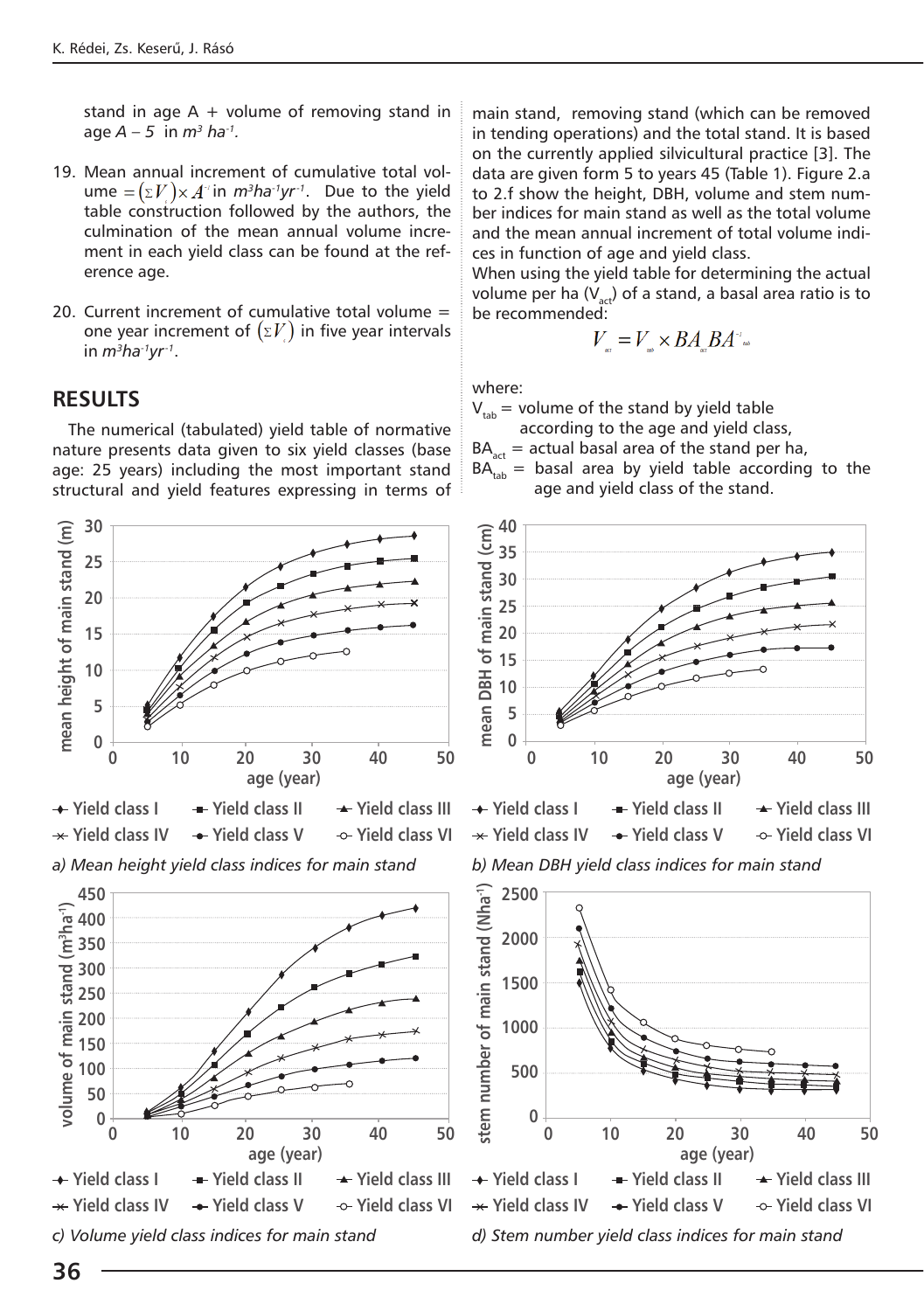



*indices*

#### *FIGURE 2*

*White poplar stand structure factors in function of age and yield class*

## **DISCUSSION AND CONCLUSIONS**

Growth is a biological process, which is defined and measured as the change in volume and other size parameters as a function of age. Yield quantifies the volume (or weight) of the whole stand or of a single tree, which is potentially available at the time of harvesting. In order to obtain a biologically meaningful estimate for growth, the volume should reflect the total, rather than merchantable stand volume, although the latter is required for management inventories.

The published empirical yield table is the first one for white poplar stands in the international literature based on Chapman – Richards function used for yield – dependent height growth model. This type of yield tables supposedly applies to "average" rather than full stocking. In other words, an empirical yield table applies only to the average density levels found on the sample plots used.

Empirical yield tables provide few advantages over full stocking yield tables; the principal idea behind their construction was that the resultant tables should more closely approximate realizable yields under operational forest management than would the values from full stocking yield tables [8]. In spite of this fact the modern growth and yield modelling techniques do not rely on either "average" or full stocking density concepts, but, rather, include density as a dynamic part of the standprojection system. Such growth and yield models are commonly termed variable-density tables (or equations).

In the last decades, growth models focussed on stand level data have gradually been replaced by stand growth models that predict stem number frequencies and individual-tree growth models [11]. In spite of this fact yield tables will remain very useful tools for forest management and forest inventory in the future.

The published yield table can be widely utilized in the following fields of the Hungarian white poplar management and the relevant forest inventory:

- appraisal of statistical nature of the white poplar stands,
- harvest scheduling of white poplar stands, implementing the volume estimations,
- elaborating or further developing silvicultural (tending operation) models for white poplar stands,
- elaborating and explaining the guidelines of the local tree species policy, and
- national analysis related to the growing of white poplar stands.

To improve the yield models for white poplar stands is to be considered as a continuous task in the future, too.

## **Acknowledgements**

The authors gratefully acknowledge the valuable comments on the manuscript made by Prof. Dr. H. Röhle, Chair of Forest Growth Science, Dresden University of Technology (TUD), Tharandt, Germany. The authors would like to thank Mr. E. Linkevicius also from the Chair of Forest Growth Science, for his assistance. Thanks also to Dr. D. Butler Manning of the Chair of Eastern European Forestry and Forest Products of the Dresden University of Technology for proofreading the English.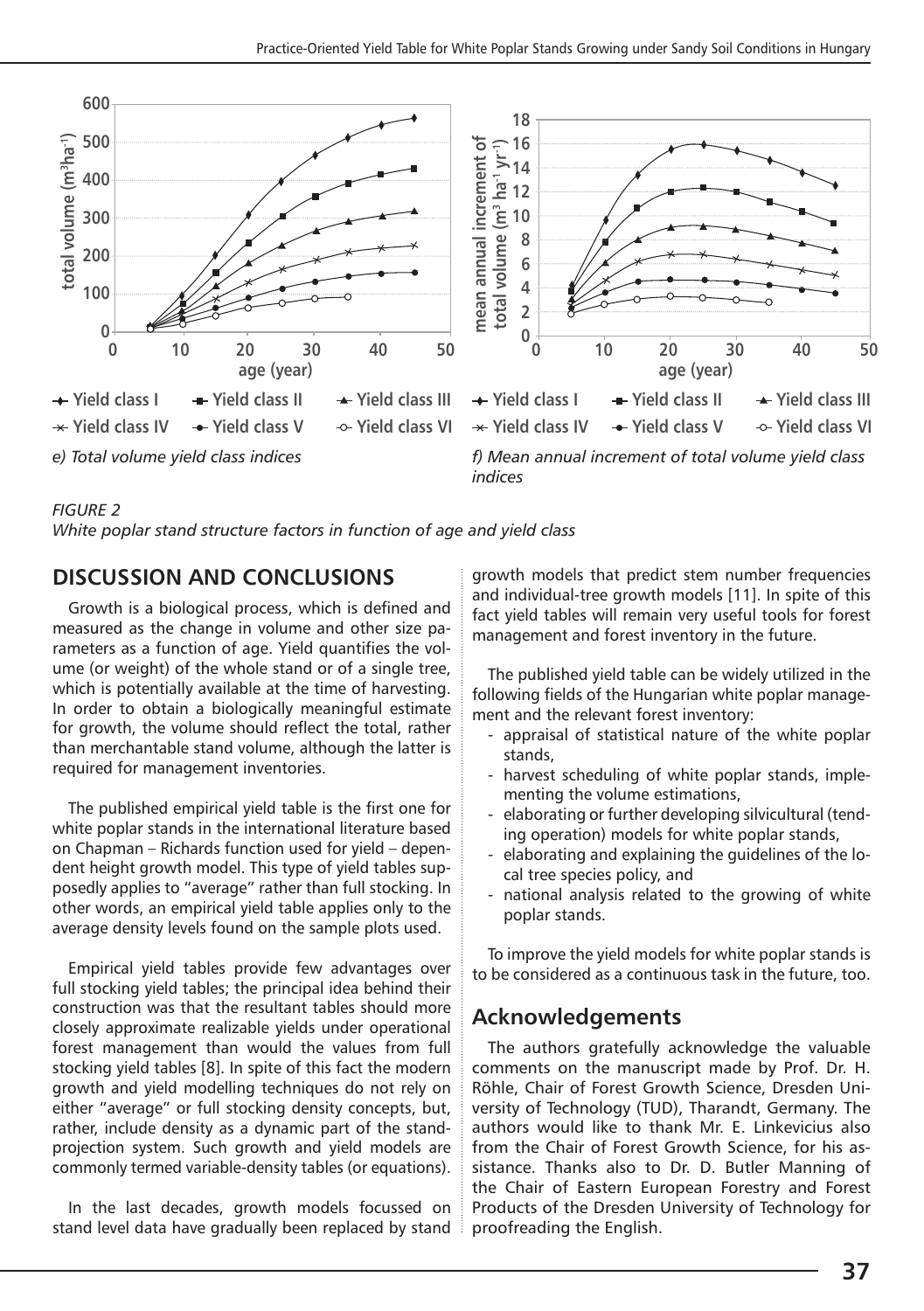|                                                     | increment<br>current                 |                           |                                        | m <sup>3</sup> ha <sup>-1</sup> yr <sup>-1</sup> |                    | $\overline{0}$   | 15.2                       | 21.1                 | 21.3     | ഗ<br>17                  | 4<br><u>m</u>  | ŗ.<br>െ             | 4<br>َی             | 4.1                    |                    | $\overline{0}$ . | 11.9                 | 16.2                 | 16.2                 | Lņ<br>$\overline{1}$ | 10.0                   | 7.0                | $\sum_{i=1}^{n}$<br>4    | Ņ<br>$\sim$ |                    | $\frac{0}{0}$             | $\overline{9}$ . | 12.1                         | $\frac{0}{11}$         | Ō<br>ெ                  | 7.3                           | 5.1                             | $\overline{3.4}$     | 2.2                 |      |      |      |      |      |  |     |         |     |      |                    |                     |                     |                     |
|-----------------------------------------------------|--------------------------------------|---------------------------|----------------------------------------|--------------------------------------------------|--------------------|------------------|----------------------------|----------------------|----------|--------------------------|----------------|---------------------|---------------------|------------------------|--------------------|------------------|----------------------|----------------------|----------------------|----------------------|------------------------|--------------------|--------------------------|-------------|--------------------|---------------------------|------------------|------------------------------|------------------------|-------------------------|-------------------------------|---------------------------------|----------------------|---------------------|------|------|------|------|------|--|-----|---------|-----|------|--------------------|---------------------|---------------------|---------------------|
| Cumulative total volume                             | increment<br>annual<br>mean          |                           |                                        | $m^3$ ha' $yr^1$                                 |                    | $\overline{41}$  | 9.7                        | 5<br>13.             | 5<br>15. | G<br>15.                 | w<br>Т5.       | r<br>$\overline{4}$ | ِ<br>$\overline{2}$ | ဖ<br><u>15</u>         |                    | 3.6              | 7.8                  | 10.6                 | 12.0                 | S<br>12.             | ب<br>$\overline{1}$    | 11.2               | 4<br>Ξ,                  | 5<br>െ      |                    | $\overline{3}.1$          | $\overline{6}$ . | $\overline{8}$ .             | $\overline{9}$ .       | N<br>ெ                  | σ<br>∞                        | 4<br>∞                          | 7.7                  | $\overline{71}$     |      |      |      |      |      |  |     |         |     |      |                    |                     |                     |                     |
|                                                     | volume                               |                           |                                        | $m3ha-1$                                         |                    | $\overline{2}1$  | 57                         | 203                  | 309      | 398                      | 465            | 513                 | 545                 | 565                    |                    | $\frac{8}{1}$    | $\overline{78}$      | 159                  | 240                  | 307                  | 357                    | 392                | 416                      | 432         |                    | 16                        | 61               | 122                          | 181                    | 230                     | 267                           | 293                             | 310                  | 321                 |      |      |      |      |      |  |     |         |     |      |                    |                     |                     |                     |
|                                                     | intermediate<br>cuttings<br>Share of |                           |                                        | వ్                                               |                    | ِ<br>33.         | w<br>57.                   | ِم<br>32.            | 29.      | 27.8                     | 26.8           | 26.0                | 25.6                | Lņ<br>25.              |                    | 34.8             | 36.8                 | Ċ.<br>32.            | 29.4                 | 27.6                 | 26.6                   | 26.1               | 25.7                     | Ŵ<br>25.    |                    | 26.2                      | m<br>36.         | 32.1                         | 29.3                   | 27.5                    | Б<br>26.                      | Ō<br>25.                        | S<br>25.             | 25.4                |      |      |      |      |      |  |     |         |     |      |                    |                     |                     |                     |
| intermediate<br>Cumulative<br>volume of<br>cuttings |                                      |                           | m <sup>3</sup> ha <sup>-1</sup>        |                                                  | $\overline{ }$     | 96               | 99                         | 92                   | 111      | 125                      | 134            | 140                 | 144                 |                        | 6                  | 29               | 꼬                    | $\overline{2}$       | 85                   | 95                   | 102                    | 107                | 109                      |             | 6                  | 22                        | 39               | SS                           | යි                     | $\overline{7}$          | 76                            | 29                              | $\overline{8}$       |                     |      |      |      |      |      |  |     |         |     |      |                    |                     |                     |                     |
|                                                     | number<br>stem                       |                           | $z^{\epsilon}$                         | ha <sup>-1</sup>                                 |                    | 3126             | 1539<br>4<br><u>ja</u>     | 778                  | 537      | 433                      | 381            | 352                 | 336                 | 326                    |                    | 3456             | 1654                 | 858                  | 599                  | 487                  | 430<br>œ<br>23.<br>272 | 398<br>25.0<br>297 | 379<br>25.8<br>314       | 368         |                    | 3857                      | 1787             | 954                          | 675                    | 552                     | 490                           | 455                             | 434                  | 422                 |      |      |      |      |      |  |     |         |     |      |                    |                     |                     |                     |
| <b>Total</b> stand                                  | basal                                | area<br>$BA$ <sub>m</sub> |                                        | $m2ha-1$                                         |                    | w<br>ഫ           |                            | Lņ<br>$\frac{8}{10}$ | 22.7     | 25.9                     | 28.2           | 29.7                | 30.7                | 31.3                   |                    | 4.9              | ŗ.<br>$\overline{1}$ | $\infty$<br>خ.       | w<br><u>io</u>       | 22.0                 |                        |                    |                          | 26.4        |                    | LN.<br>4<br>$\frac{6}{5}$ | 9.8<br>S<br>Б    | m<br>$\frac{1}{2}$<br>99     | 16.1                   | m<br>$\frac{\infty}{2}$ | $\infty$<br>$\frac{1}{9}$     | $\infty$<br>20.                 | 21.4                 | 21.8                |      |      |      |      |      |  |     |         |     |      |                    |                     |                     |                     |
|                                                     | volume                               |                           | $>^{\epsilon}$                         | m <sup>3</sup> ha <sup>-1</sup>                  |                    | $\overline{2}1$  | 90                         | 166                  | 243      | 307                      | 354            | 388                 | 411                 | 425                    |                    | $\frac{8}{1}$    | $\overline{7}$       | 130                  | 188                  | 237                  |                        |                    |                          | 325         |                    |                           |                  |                              | 142                    | 177                     | 204                           | 222                             | 234                  | 242                 |      |      |      |      |      |  |     |         |     |      |                    |                     |                     |                     |
|                                                     | average                              |                           | δm                                     | ξ                                                | <b>Yield Class</b> | 4.7              | Lŋ<br>$\overline{0}$       | 4<br>17.             | 23.2     | 27.6                     | 30.7           | 32.8                | 34.1                | 35.0                   |                    | $4.\overline{3}$ | 4<br>ெ               | w.<br>$\overline{5}$ | 20.3                 | 24.0                 | 26.6                   | 28.3               | 29.5                     | 30.2        |                    | ق<br>m                    | $8.\overline{3}$ | 13.3                         | r.<br>17.              | 20.6                    | $\overline{ }$<br>22.         | $\overline{\phantom{0}}$<br>24. | 25.                  | 25.7                |      |      |      |      |      |  |     |         |     |      |                    |                     |                     |                     |
|                                                     |                                      | height diameter           | $\mathtt{E}^\varepsilon$               | ε                                                |                    | $\overline{3.7}$ | $\infty$<br>$\overline{0}$ | 16.6                 | 20.8     | 23.8                     | 25.6           | 26.8                | 27.6                | 28.1                   | <b>Yield Class</b> | 3.2              | 9.5                  | r<br>$\overline{4}$  | Lņ<br>$\frac{8}{1}$  | 21.0                 | L<br>22.               | 23.8               | rú<br>24.                | 24.9        | <b>Yield Class</b> | 2.7                       | 8.2              | 12.8                         | 16.1                   | m<br>$\frac{8}{3}$      | $\infty$<br>$\frac{9}{2}$     | œ<br>20.                        | 4<br>$\overline{21}$ | 21.8                |      |      |      |      |      |  |     |         |     |      |                    |                     |                     |                     |
|                                                     | stem                                 | number                    | $z^{\epsilon}$                         | ha <sup>-1</sup>                                 |                    | 1587             | 761                        | 241                  | 104      | 52                       | 29             | $\frac{6}{1}$       | $\overline{0}$      | $\overline{ }$         |                    | 1802             | 796                  | 259                  | 112                  | 57                   | 32                     | σ                  | $\overline{\phantom{0}}$ | 6           |                    | 2070                      | 833              | 279                          | 123                    | 62                      | 35                            | $\overline{21}$                 | $\overline{c}$       | $\infty$            |      |      |      |      |      |  |     |         |     |      |                    |                     |                     |                     |
|                                                     | basal                                | area                      | $BA$ <sub>m</sub>                      | $m^2$ ha <sup>-1</sup>                           |                    | œ                | 4<br>4                     | w<br>$\sim$          | 2.4      | 0.6                      | $\overline{1}$ | 0.7                 | 0.5                 | w<br>Ö                 |                    | $\overline{1}$ . | $\circ$<br>$\sim$    | œ<br>$\sim$          | 2.0<br>$\frac{3}{2}$ |                      | Ō,<br>ö                | 0.6                | 0.4                      | 0.2         |                    | ِ<br>$\overline{ }$       | Ō<br>$\sim$      | Ņ<br>$\overline{\mathsf{N}}$ | 1.6                    | $\overline{1}$          | $\overline{0}$                | LN.<br>Ö                        | w.<br>ö              | 0.2                 |      |      |      |      |      |  |     |         |     |      |                    |                     |                     |                     |
| Removal stand                                       | volume                               |                           | $\searrow^{\epsilon}$                  | $m3ha-1$                                         |                    | $\overline{ }$   | 29                         | 50                   | 26       | $\overline{0}$           | $\overline{4}$ | G                   | ဖ                   | S                      |                    | 6                | 22                   | 23                   | $\overline{9}$       | $\overline{4}$       | $\overline{C}$         | $\overline{ }$     | $\infty$                 | $\sim$      |                    | 6                         | $\overline{1}$   | $\overline{1}$               | $\frac{1}{4}$          | $\overline{0}$          | $\overline{ }$                | rU                              | $\sim$               | $\sim$              |      |      |      |      |      |  |     |         |     |      |                    |                     |                     |                     |
|                                                     |                                      | diameter                  | Σm                                     | ξ                                                |                    | $\infty$<br>ന്   | 5<br>$\infty$              | m<br>$\overline{13}$ | 17.1     | 20.0                     | 21.9           | 23.2                | 24.1                | ِ<br>24.               |                    | Lņ.<br>m         | 9<br>$\overline{ }$  | 11.6                 | ၜ<br>$\overline{4}$  | ņ<br>17.             | O<br>$\overline{9}$    | 20.1               | 20.8                     | 21.2        |                    | 3.2                       | 6.7              | 10.1                         | œ<br>$\overline{12}$ . | 4.8                     | $\sim$<br>0<br>$\overline{ }$ | 17.1                            | Ċ.<br>$\overline{1}$ | 18.1                |      |      |      |      |      |  |     |         |     |      |                    |                     |                     |                     |
|                                                     | average                              | height                    | $\pm$ <sup><math>\epsilon</math></sup> | ε                                                |                    |                  |                            |                      |          |                          |                |                     |                     |                        |                    |                  | w<br>m               |                      |                      |                      |                        | $\overline{\circ}$ | 12.1                     | 15.0        | 16.9               | 18.2                      | 19.0             | 19.6                         | Ō<br>$\overline{9}$ .  |                         | 3.0                           | 7.2                             | œ<br>Ξ.              | w<br>$\overline{5}$ | 15.1 | 16.2 | 17.0 | 17.5 | 17.8 |  | 2.6 | 4<br>َی | 9.5 | 11.7 | m<br>$\frac{1}{2}$ | m<br>$\overline{4}$ | σ<br>$\overline{4}$ | 4<br>$\overline{5}$ |
|                                                     | stem                                 | number                    | $z^{\epsilon}$                         | ha                                               |                    | 153              | 778                        | 537                  | 433      | 381                      | 352            | 336                 | 326                 | 319                    |                    | 165 <sup>,</sup> | 858                  | 599                  | 487                  | 430                  | 398                    | 379                | 368                      | 362         |                    | 178                       | 954              | 675                          | 552                    | 06p                     | 455                           | 434                             | 422                  | 414                 |      |      |      |      |      |  |     |         |     |      |                    |                     |                     |                     |
|                                                     | basal                                | area                      | $\mathbb{R}^{\mathbb{R}}$              | $ m^2$ ha <sup>-1</sup>                          |                    | 5<br>ന്          | $\overline{9}$             | 15.                  | 20.4     | 24.                      | 27.1           | 29.0                | 30.3                | Q<br>$\overline{31}$ . |                    | 3.2              | 7.9                  | 13.0                 | 17.4                 | 20.7                 | 22.9                   | 24.4               | rú<br>25.                | N<br>26.    |                    | <u>ტ</u><br>$\sim$        | $6.\overline{8}$ | 11.0                         | 14.6                   | 17.                     | $\overline{9}$                | m<br>20.                        | $\overline{2}1$      | 21.6                |      |      |      |      |      |  |     |         |     |      |                    |                     |                     |                     |
|                                                     |                                      | volume                    |                                        | $m^3$ ha <sup>-1</sup>                           |                    | $\overline{4}$   | ত                          | 136                  | 217      | 288                      | 341            | 379                 | 405                 | $\ddot{q}$             |                    | $\overline{c}$   | $\overline{a}$       | 107                  | 169                  | 222                  | 262                    | 290                | 309                      | 322         |                    | $\overline{0}$            | 39               | 83                           | 128                    | 167                     | 196                           | 217                             | $\overline{23}$      | 240                 |      |      |      |      |      |  |     |         |     |      |                    |                     |                     |                     |
| Main (remaining) stand                              |                                      | diameter                  | Σm                                     | ξ                                                |                    | 5.4              | 12.2                       | Q<br><u>଼ି</u>       | 24.5     | ruj<br>28.               | 31.3           | 33.2                | w<br>34.            | N<br>35.               |                    | 5.0              | 10.9                 | 16.6                 | 21.3                 | 24.7                 | 27.1                   | 28.7               | 29.7                     | 30.4        |                    | 4.5                       | 9.6              | 14.4                         | 18.3                   | 21.2                    | 23.1                          | 4<br>24.                        | w<br>25              | 25.8                |      |      |      |      |      |  |     |         |     |      |                    |                     |                     |                     |
|                                                     | average                              | height                    | エ                                      | ε                                                |                    | 4.7              | 11.6                       | 17.3                 | 21.4     | 24.2                     | 26.0           | 27.2                | 28.0                | 4<br>28.               |                    | 4.2              | 10.3                 | 15.                  | $\frac{1}{9}$        | 21.6                 | 23.2                   | 24.3               | 24.9                     | 4<br>25.    |                    | $\overline{3.7}$          | $\overline{9}$ . | w<br>$\overline{5}$          | 16.8                   | 19.0                    | 20.4                          | w.<br>$\overline{21}$           | ق<br>$\overline{21}$ | w.<br>22.           |      |      |      |      |      |  |     |         |     |      |                    |                     |                     |                     |
| Age of<br>stand                                     |                                      |                           | $\overline{y}$                         |                                                  | S                  | $\overline{0}$   | m                          | 20                   | 25       | $\overline{\phantom{0}}$ | 35             | $\overline{4}$      | 45                  |                        | 5                  | $\overline{0}$   | m                    | 20                   | 25                   | $\overline{5}$       | 35                     | $\overline{a}$     | 45                       |             | Б                  | $\tilde{c}$               | $\frac{5}{2}$    | 20                           | 25                     | $\overline{50}$         | 35                            | $\overline{a}$                  | 45                   |                     |      |      |      |      |      |  |     |         |     |      |                    |                     |                     |                     |

*TABLE 1* 

TABLE 1<br>Yield table for white poplar stands *Yield table for white poplar stands*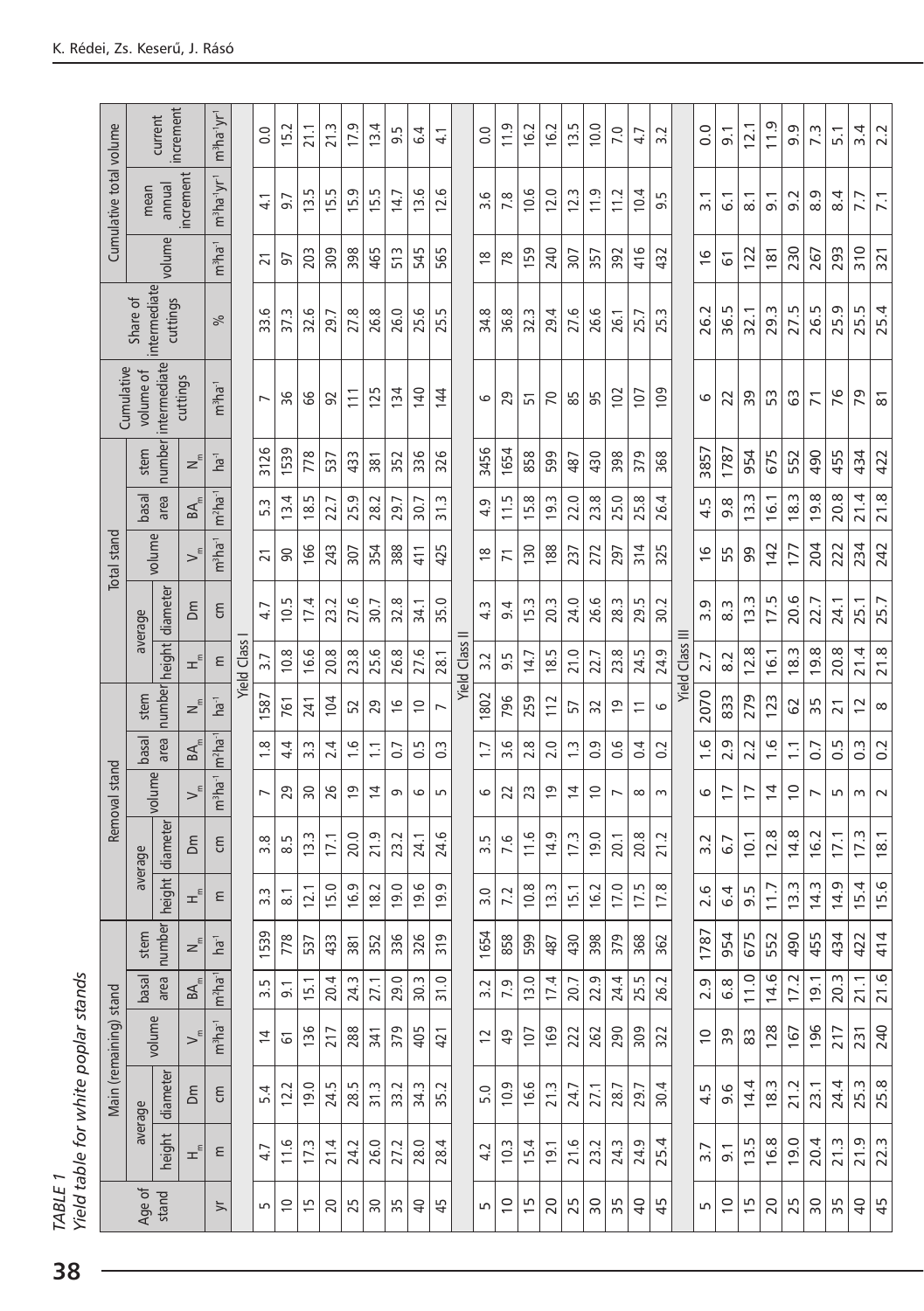|                                                     | increment<br>current<br>increment<br>annual<br>mean |                 |                                         | $m^3$ ha' $\,$ yrʻ $\,$         |                       | $\circ$<br>ö               | .<br>ف           | 8.7            | 5<br>∞        | 9<br>َت              | $\overline{5}$ . | 9<br>ന്         | 4<br>N           | S<br>÷      |                         | O<br>ö           | $\infty$<br>4.   | $\circ$<br>َت                    | 5.7               | 4.7      | 4<br>ന്         | 4<br>$\mathbf{\sim}$ | 1.6                   | $\overline{1}$ .0        |                         | $\overline{0}$       | N<br>ന്           | σ<br>ന്        | ∼<br>$\frac{1}{2}$ | 2.9                 | 2.1                      | τυ.<br>$\overline{ }$   |         |        |     |      |      |     |      |  |                     |     |     |         |     |     |
|-----------------------------------------------------|-----------------------------------------------------|-----------------|-----------------------------------------|---------------------------------|-----------------------|----------------------------|------------------|----------------|---------------|----------------------|------------------|-----------------|------------------|-------------|-------------------------|------------------|------------------|----------------------------------|-------------------|----------|-----------------|----------------------|-----------------------|--------------------------|-------------------------|----------------------|-------------------|----------------|--------------------|---------------------|--------------------------|-------------------------|---------|--------|-----|------|------|-----|------|--|---------------------|-----|-----|---------|-----|-----|
| Cumulative total volume                             |                                                     |                 | $m^3$ ha <sup>-1</sup> yr <sup>-1</sup> |                                 | 2.7<br>$\overline{4}$ | 4.7                        | $\overline{6}$   | 6.7            | 6.7           | Lŋ<br>نی             | 6.0              | 5.6             | $\overline{51}$  |             | m<br>$\sim$             | 3.6              | 4.4              | 4.7                              | 4.7               | r.<br>4. | Z<br>4          | G<br>$\sim$          | 3.6                   |                          | 2.0                     | $\frac{6}{2}$        | 3.0               | Ņ<br>ന്        | $\overline{3}$ .   | 3.0                 | 2.8                      |                         |         |        |     |      |      |     |      |  |                     |     |     |         |     |     |
|                                                     | volume                                              |                 |                                         | $m3$ ha <sup>-1</sup>           |                       |                            | $\ddot{t}$       | 51             | 133           | 168                  | 194              | 211             | 223              | 231         |                         | $\overline{c}$   | 36               | 99                               | 54                | 118      | 135             | 147                  | 155                   | 160                      |                         | $\overline{0}$       | 26                | 46             | $\mathcal{Q}$      | 79                  | 89                       | 5                       |         |        |     |      |      |     |      |  |                     |     |     |         |     |     |
| intermediate<br>Share of<br>cuttings                |                                                     |                 | ಸಿ                                      |                                 | 38.2                  | 36.3                       | 31.9             | 29.1           | 27.5          | 26.5                 | 25.9             | Lņ<br>25.       | w.<br>25.        |             | 40.6                    | 36.4             | 31.9             | 29.2                             | 27.6              | 26.6     | 26.0            | 25.7                 | 25.4                  |                          | $\infty$<br>43.         | 37.1                 | 32.4              | 29.6           | 28.0               | 27.0                | 26.4                     |                         |         |        |     |      |      |     |      |  |                     |     |     |         |     |     |
| intermediate<br>Cumulative<br>volume of<br>cuttings |                                                     |                 | m <sup>3</sup> ha <sup>-1</sup>         |                                 | S                     |                            |                  |                | 17            | 29                   | 39               | $\frac{9}{5}$   | 51               | 55          | 57                      | 59               |                  | S                                | $\frac{3}{2}$     | 21       | 28              | 32                   | 96                    | 38                       | $\Theta$                | 41                   |                   | 4              | $\overline{0}$     | m                   | $\overline{0}$           | 22                      | 24      | 26     |     |      |      |     |      |  |                     |     |     |         |     |     |
| <b>Total</b> stand                                  | stem                                                | number          |                                         | ha <sup>-1</sup>                |                       | 4396                       | 1943             | 073            | 771           | 636                  | 566              | 527             | 504              | 491         |                         | 5092             | 2128             | 1223                             | 894               | 744      | 666             | 622                  | 597                   | 581                      |                         | 8094                 | 2352              | 1418           | 1059               | 892                 | 803                      | 753                     |         |        |     |      |      |     |      |  |                     |     |     |         |     |     |
|                                                     | basal                                               | area            | $BA$ <sub>m</sub>                       | $m^2ha^{-1}$                    |                       | 4.1                        | $\overline{8}$ . | 11.0           | 13.3          | Ō,<br>$\overline{4}$ | 16.1             | σ,<br><u>'6</u> | 4<br>17.         | 17.7        |                         | $\infty$<br>m    | ِ<br>ؘڡ          | $\infty$<br>∞                    | 10.6              | 11.9     | 12.8            | 4<br><u>is</u>       | $\infty$<br><u>ja</u> | 14.0                     |                         | m<br>m               | N<br>ഥ            | Θ<br>نی        | N<br>∞             | 9.2                 | 9.8                      | 10.2                    |         |        |     |      |      |     |      |  |                     |     |     |         |     |     |
|                                                     |                                                     | volume          | $>^{\epsilon}$                          | $m3ha-1$                        |                       | $\overline{4}$<br>3.5      | $\overline{4}$   | 74             | 104           | 129                  | 147              | 160             | 169              | 174         |                         | 12               | $\overline{5}$   | S                                | 52                | 90       | 102             | 111                  | 116                   | 120<br>17.5              |                         | $\overline{0}$       | 22                | 36             | 49                 | 60                  | 67                       | 72                      |         |        |     |      |      |     |      |  |                     |     |     |         |     |     |
|                                                     | average                                             | diameter        | δm                                      | ξ                               |                       |                            | j.               | 11.4           | 14.8          | 17.3                 | Q<br><u>io</u>   | 20.2            | 21.0             | 21.5        |                         | $\overline{3}$ . | $6.\overline{3}$ | ِ<br>െ                           | 12.3              | 14.3     | ِ<br>15.        | ِ<br><u>َ)</u>       | 17.1                  |                          |                         | 2.7                  | 5.3               | 7.9            | به<br>ெ            | 11.4                | m<br>12.                 | $\sim$<br>$\frac{3}{2}$ |         |        |     |      |      |     |      |  |                     |     |     |         |     |     |
|                                                     |                                                     | height          | $\pm^{\epsilon}$                        | Ε                               | Yield Class IV        | 2.1                        | آن<br>َی         | 10.9           | 13.7          | 15.                  | 17.0             | 17.8            | 18.3             | 18.6        | ><br><b>Yield Class</b> | $\frac{6}{1}$    | $\circ$<br>Ln    | 9.0                              | 11.4              | 13.0     | $\frac{4}{3}$   | 14.8                 | 15.2                  | 15.5                     | ⋝<br><b>Yield Class</b> | $\overline{1}$ .     | 4<br>4            | 7.1            | $\circ$<br>െ       | ω<br>$\overline{0}$ | 11.2                     | œ<br>$\overline{1}$     |         |        |     |      |      |     |      |  |                     |     |     |         |     |     |
|                                                     | number<br>stem                                      |                 | $z^{\epsilon}$                          | ha <sup>-1</sup>                |                       | 2453                       | 870              | 302            | 135           | 20                   | 39               | 23              | $\tilde{c}$      | G           |                         | 2964             | 905              | 329                              | 150               | 78       | $\overline{4}$  | 25                   | $\frac{6}{2}$         | G                        |                         | 3742                 | 934               | 359            | 167                | 89                  | 50                       | 29                      |         |        |     |      |      |     |      |  |                     |     |     |         |     |     |
|                                                     | basal                                               | area            | BA                                      | $m^2$ ha <sup>-1</sup>          |                       | 1.6                        | ņ<br>$\sim$      | $\frac{8}{1}$  | $\frac{2}{1}$ | 9<br>ö               | 6<br>ö           | 4<br>ö          | $\overline{0}$ . | 0.2         | 5                       |                  | 1.8              | $\tilde{c}$<br>$\overline{1}$ .0 | 0.6               | 4<br>ö   | S<br>ö          | 0.2                  | $\overline{0}$ .      |                          | m<br>$\div$             | w.<br>$\overline{ }$ | 1.0               | $\overline{0}$ | 5<br>ö             | $0.\overline{3}$    | 0.2                      |                         |         |        |     |      |      |     |      |  |                     |     |     |         |     |     |
| Removal stand                                       | volume                                              |                 | $>^{\epsilon}$                          | m <sup>3</sup> ha <sup>-1</sup> |                       | S                          | $\approx$        | 12             | $\approx$     | $\overline{ }$       | 5                | 4               | $\sim$           | $\sim$      |                         | 5                | $\infty$         | $\infty$                         | $\overline{ }$    | 5        | $\sim$          | $\sim$               | $\sim$                | $\overline{\phantom{0}}$ |                         | 4                    | Б                 | LO.            | 4                  | w                   | $\sim$                   | $\overline{ }$          |         |        |     |      |      |     |      |  |                     |     |     |         |     |     |
|                                                     |                                                     | height diameter | mQ                                      | ξ                               |                       | Ō<br>2.                    | œ<br>ட்          | 8.6            | 10.9          | 12.5                 | 13.6             | 14.3            | 14.8             | 15.1        |                         | 2.6              | 5.0              | 7.2                              | $\overline{9}$ .0 | 10.3     | $\frac{1}{1}$   | 11.7                 | 12.                   | 12.3                     |                         | $2.\overline{3}$     | Ņ<br>4            | Ō<br>LO        | 7.3                | 8.2                 | 8.9                      | $9.\overline{3}$        |         |        |     |      |      |     |      |  |                     |     |     |         |     |     |
|                                                     | average                                             |                 | $\pm$ <sup><math>\epsilon</math></sup>  | ε                               |                       |                            |                  |                |               |                      |                  |                 |                  | $\sim$<br>N |                         |                  |                  |                                  |                   |          |                 | LN<br>ட்             | 8.2                   | 10.1                     | 11.4                    | 12.3                 | $\sigma$<br>12.   | 13.2           | Lŋ<br><u>13.</u>   |                     | $\overline{0}$           | 6<br>4.                 | G<br>َی | S<br>∞ | 9.6 | 10.4 | 10.8 | 111 | 11.3 |  | m<br>$\overline{ }$ | 8.7 | 5.6 | ത<br>َی | 7.8 | 8.4 |
|                                                     | stem                                                | number          | $z^{\epsilon}$                          | ha <sup>-1</sup>                |                       | 1943                       | 1073             | 771            | 636           | 566                  | 527              | 504             | 491              | 482         |                         | 2128             | 1223             | 894                              | 744               | 666      | 622             | 597                  | 581                   | 572                      |                         | 2352                 | 1418              | 1059           | 892                | 803                 | 753                      | 724                     |         |        |     |      |      |     |      |  |                     |     |     |         |     |     |
|                                                     | basal                                               | area            | $B\!A_{\scriptscriptstyle \sf m}$       | $m^2$ ha <sup>-1</sup>          |                       | 2.6                        | 5.8              | 9.2            | 12.0          | 14.1                 | 15.6             | 16.5            | 17.2             | 17.6        |                         | 2.3              | 4.9              | 7.5                              | 9.6               | 11.2     | 12.4            | 13.1                 | 13.6                  | 13.9                     |                         | 2.0                  | 4.0               | 5.9            | 7.5                | 8.7                 | 9.5                      | 10.0                    |         |        |     |      |      |     |      |  |                     |     |     |         |     |     |
|                                                     | volume                                              |                 | $>^{\epsilon}$                          | m <sup>3</sup> ha <sup>-1</sup> |                       | 94<br>50<br>62<br>$\infty$ | 122              | 142            | 157           | 166                  | 173              |                 | $\overline{ }$   | 23          | 45                      | 67               | 85               | 99                               | 109               | 115      | 119             |                      | 6                     | $\overline{0}$           | $\overline{5}$          | 45                   | 57                | 65             | $\overline{7}$     |                     |                          |                         |         |        |     |      |      |     |      |  |                     |     |     |         |     |     |
| Main (remaining) stand                              |                                                     | diameter        | Δm                                      | ξ                               |                       | 4.1                        | w<br>$\infty$    | 12.3           | 15.5          | 17.8                 | 19.4             | 20.4            | 21.1             | 21.6        |                         | 3.7              | $\overline{7}$   | 10.3                             | 12.9              | 14.7     | 15.9            | 16.7                 | 173                   | 17.6                     |                         | 3.3                  | $\overline{6}$ .0 | 8.4            | 10.4               | 71.7                | 12.7                     | 13.3                    |         |        |     |      |      |     |      |  |                     |     |     |         |     |     |
|                                                     | average                                             | height          | $\pm$ <sup><math>\epsilon</math></sup>  | ε                               |                       | 3.2                        | 7.8              | 117            | 14.5          | 16.4                 | 17.6             | 18.4            | 18.9             | 19.3        |                         | 2.7              | 6.6              | $9.\overline{8}$                 | 12.2              | 13.8     | 14.8            | 15.5                 | 5.9                   | 16.2                     |                         | 2.2                  | 5.3               | 8.0            | 9.9                | 11.2                | 12.0                     | 12.5                    |         |        |     |      |      |     |      |  |                     |     |     |         |     |     |
| Age of<br>stand                                     |                                                     |                 |                                         | ≒                               |                       | S                          | $\approx$        | $\frac{15}{2}$ | 20            | 25                   | $\approx 0$      | 35              | $\theta$         | 45          |                         | m                | $\overline{0}$   | $\frac{15}{2}$                   | 20                | 25       | $\overline{50}$ | 35                   | $\overline{a}$        | 45                       |                         | m                    | $\frac{0}{1}$     | $\frac{5}{2}$  | 20                 | 25                  | $\overline{\phantom{0}}$ | 35                      |         |        |     |      |      |     |      |  |                     |     |     |         |     |     |